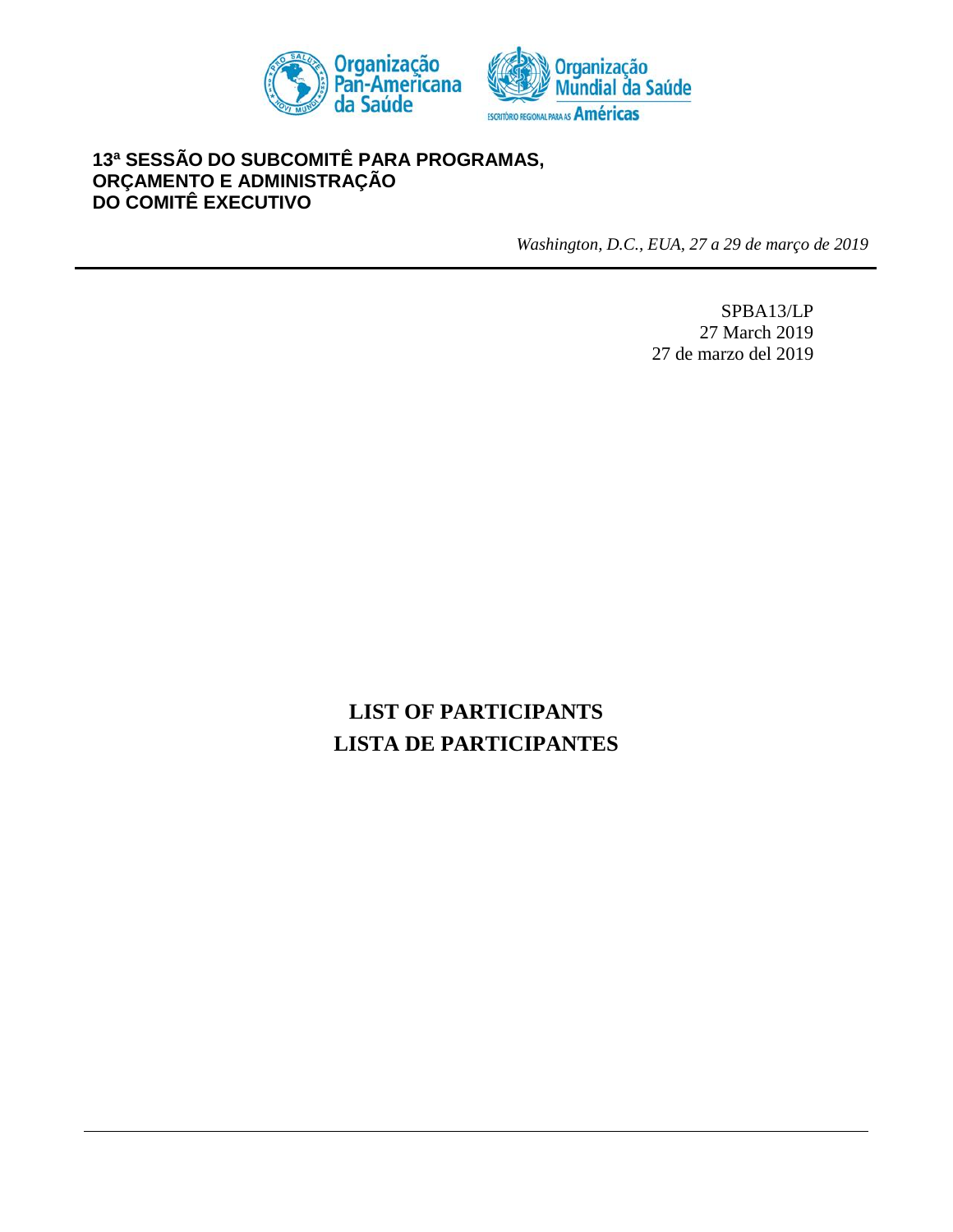## **OFFICERS/MESA DIRECTIVA**

President/Presidente: Dr. Marvin Manzanero (Belize)

Vice-President/Vice-Presidente: Lic. Adriana Salazar (Costa Rica)

Rapporteur/Relator: Sr. Carlos Fernando Gallinal Cuenca (Brazil)

## **MEMBERS OF THE SUBCOMMITTEE/MIEMBROS DEL SUBCOMITÉ**

## **BELIZE/BELICE**

Dr. Marvin Manzanero Director of Health Services Ministry of Health Belmopan City

## **BRAZIL/BRASIL**

Sra. Thaisa Santos Lima Assessora Especial para Assuntos Internacionais de Saúde Ministério da Saúde Brasília

Sr. Carlos Fernando Gallinal Cuenca Conselheiro, Representante Alterno do Brasil junto à Organização dos Estados Americanos Washington, D.C.

Sra. Indiara Meira Gonçalves Assessora Internacional para Assuntos Multilaterais de Saúde Ministério da Saúde Brasília

## **CANADÁ/CANADA**

Ms. Monica Palak Senior Policy Analyst Multilateral Relations Division Office of International Affairs for the Health Portfolio Government of Canada, Ottawa

Ms. Kate Trotter Policy Analyst Office of International Affairs for the Health Portfolio Government of Canada, Ottawa

## **CANADÁ/CANADA** *(cont.)*

Ms. Jennifer Izaguirre Policy Analyst Office of International Affairs for the Health Portfolio Government of Canada, Ottawa

## **COSTA RICA**

Lic. Adriana Salazar Jefe de Asuntos Internacionales en Salud Ministerio de Salud San José

## **PANAMA/PANAMÁ**

Dra. Reina Gisela Roa Directora Nacional de Planificación de Salud Ministerio de Salud Ciudad de Panamá

## **PERU/PERÚ**

Dr. Carlos Manuel Acosta Saal Ejecutivo Adjunto I del Despacho Ministerial Ministerio de Salud Lima

Sr. José Marcos Rodríguez Ministro Consejero, Representante Alterno de Perú ante la Organización de los Estados Americanos Washington, D.C.

### **SAINT KITTS AND NEVIS/SAINT KITTS Y NEVIS**

Her Excellency Dr. Thelma Phillip-Browne Ambassador of St. Kitts and Nevis to the United States of America Washington, D.C.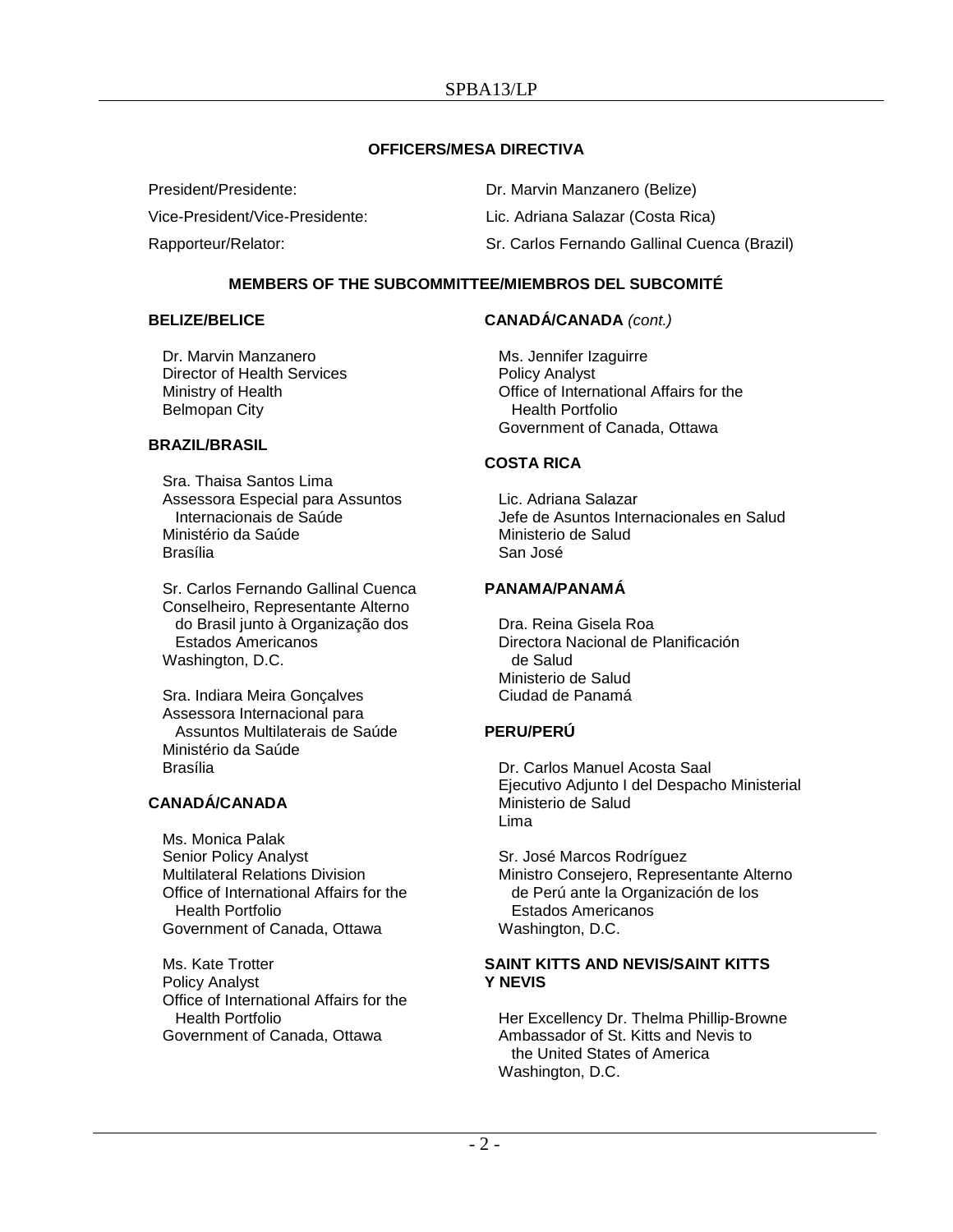#### **NON-MEMBERS OF THE SUBCOMMITTEE OTROS MIEMBROS QUE NO FORMAN PARTE DEL SUBCOMITÉ**

#### **ARGENTINA**

Lic. Jorgelina Constanzi Directora Nacional de Relaciones Sanitarias Internacionales Ministerio de Salud de la Nación Buenos Aires

#### **GUYANA**

Hon. Ms. Volda Lawrence Minister of Public Health Ministry of Public Health **Georgetown** 

#### **MEXICO/MÉXICO**

Sra. Maite Narváez Abad Tercer Secretaria, Representante Alterna de México ante la Organización de los Estados Americanos Washington, D.C.

Sra. Diana Pérez Campos Auxiliar Misión Permanente de México ante la Organización de los Estados Americanos Washington, D.C.

#### **TRINIDAD AND TOBAGO/TRINIDAD Y TABAGO**

Ms. Ruedi Trouchen Second Secretary, Alternate Representative Embassy of the Republic of Trinidad and Tobago/Permanent Mission to the the Organization of American States Washington, D.C.

#### **UNITED STATES OF AMERICA/ESTADOS UNIDOS DE AMÉRICA**

Ms. Rachel Owen Health Advisor Office of Economic and Development **Assistance** Bureau of International Organization Affairs Department of State Washington, D.C.

#### **UNITED STATES OF AMERICA/ESTADOS UNIDOS DE AMÉRICA** *(cont.)*

Ms. Adriana Gonzalez Management Specialist Office of Management, Policy, and Resources Bureau of International Organization Affairs Department of State Washington, D.C.

Mr. Patrick Connally Management Specialist Office of Management, Policy, and **Resources** Bureau of International Organization Affairs Department of State Washington, D.C.

Ms. Ann Danelski Global Health Officer, Multilateral Relations Office of Global Affairs Department of Health and Human Services Washington, D.C.

Ms. Gabrielle Lamourelle Deputy Director, Multilateral Relations Office of Global Affairs Department of Health and Human Services Washington, D.C.

Ms. Maya Levine Senior Global Health Officer, Multilateral Relations Office of Global Affairs Department of Health and Human Services Washington, D.C.

Mr. Peter Schmeissner Acting Director, Multilateral Relations Office of Global Affairs Department of Health and Human Services Washington, D.C.